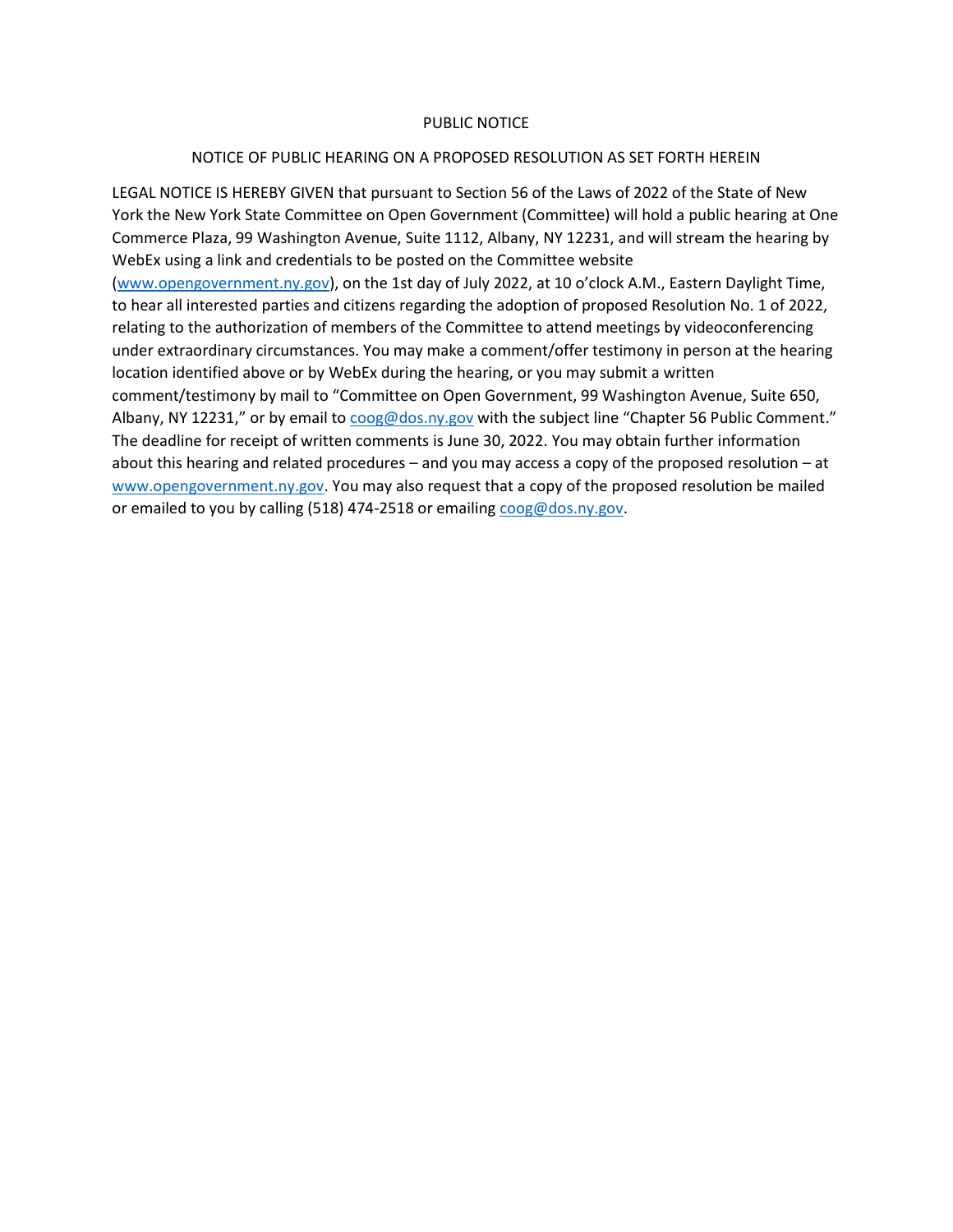# Committee on Open Government Public Hearing regarding Chapter 56 of the Laws of 2022 Additional Information and Procedures

The Committee on Open Government (Committee) will take public comment/testimony at its hearing regarding proposed Resolution No. 1 of 2022 (attached), permitting members experiencing an extraordinary circumstance to attend Committee meetings remotely as authorized under Chapter 56 of the Laws of 2022 ("Chapter 56"). At the hearing, the Committee shall take comment/testimony using the following methods and according to the following procedures:

#### *Oral comment/testimony*, either in person or by signing into the WebEx platform:

Anyone wishing to provide comment/testimony in-person at the hearing location must comply with building security procedures, which may include checking in with building security personnel and providing identification, and sign-in using their name upon arrival. Anyone wishing to provide oral comment/testimony by WebEx must register online using their name using the following link and credentials:

#### <https://meetny.webex.com/meetny/onstage/g.php?MTID=e0ec5bc4f9b9a177df1dbe20436064a62>

Password: COOG7122 Telephone Access: 1-518-549-0500 Telephone Access code: 161 289 0224

The Committee will hear oral comment/testimony on a first-come, first-served basis beginning with in-person attendees and then moving to WebEx attendees. Only one (1) person may speak at a time and may do so only when called. Comment/testimony shall be limited to three (3) minutes per individual. The hearing shall remain open as long as necessary to hear all individuals except that the hearing shall not remain open more than three (3) hours. Should demand for additional comments/testimony exist after three hours, the Committee will accept additional written submissions until close of business on July 8, 2022.

### *Written comment/testimony*, either by mail or email:

The deadline for receipt of written comment/testimony is close of business on June 30, 2022. Written submissions may be mailed to "Committee on Open Government, 99 Washington Avenue, Suite 650, Albany, NY 12231," or emailed t[o coog@dos.ny.gov](mailto:coog@dos.ny.gov) with the subject line "Chapter 56 Public Comment." Written submissions will not be read aloud during the hearing but will be publicly available on the Committee website at the time of the hearing to the extent practicable.

All submissions, regardless of form, shall be limited to the purpose of the hearing, as defined in the first paragraph above. Proposed Resolution No. 1 of 2022 will be read at the start of the hearing. All comment/testimony should be statements of beliefs, concerns or opinions on the topic rather than interpretative of the submissions of others. The hearing is not a meeting of the Committee; Committee members will not engage in discussion during the hearing and will not answer questions or respond to comments.

The hearing will be recorded. The recording and all timely received written comments/testimony will be provided to all Committee members for consideration. The recording and all written comments/testimony timely received will be publicly available on the Committee website: [www.opengovernmnet.ny.gov.](http://www.opengovernmnet.ny.gov/) Committee members shall schedule and hold a meeting after the close of the hearing during which members will vote on whether to adopt Resolution No. 1 of 2022.